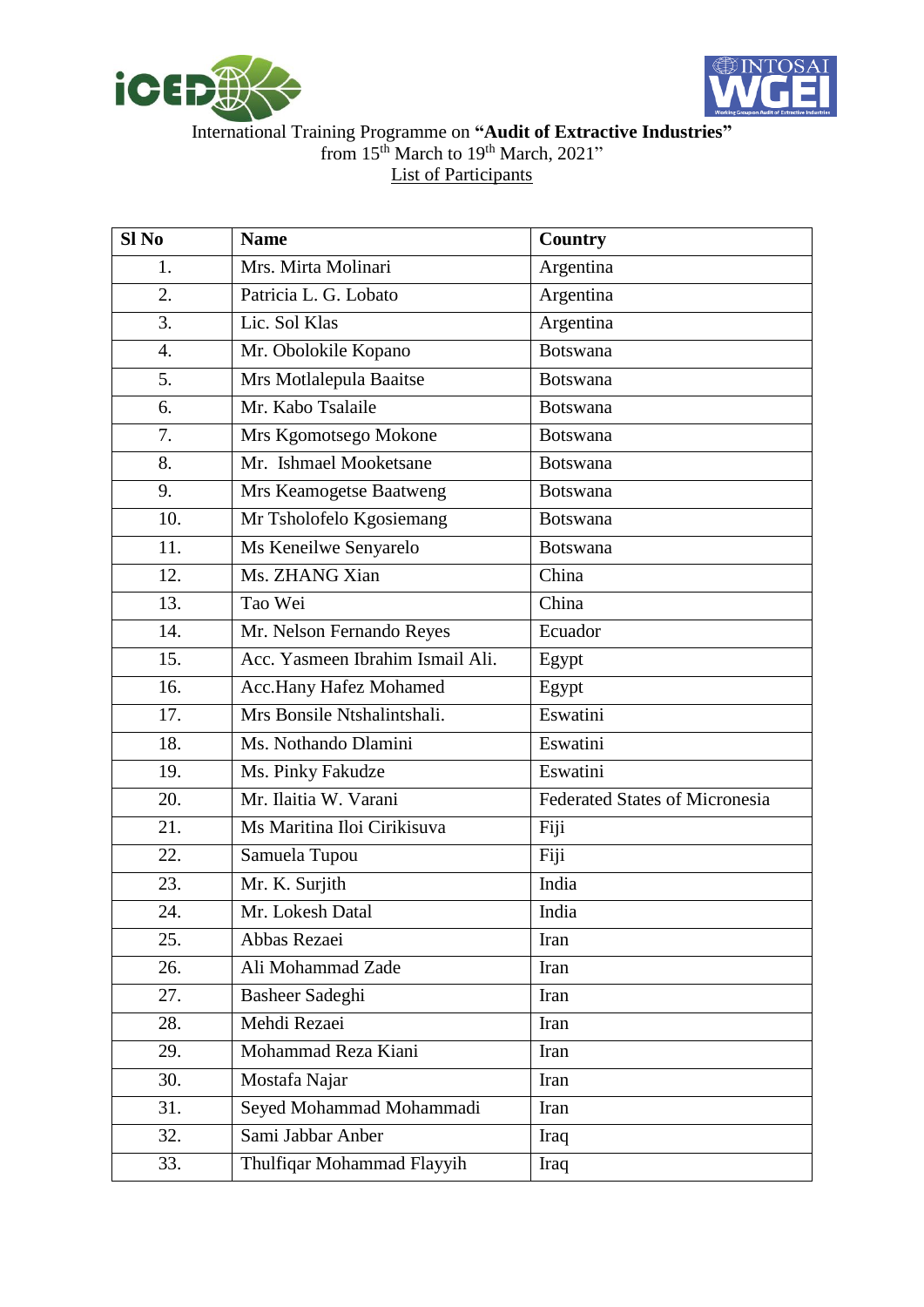



| 34. | Abdulrahman Mohamed Abdulla<br>Husain | Kingdom of Bahrain        |
|-----|---------------------------------------|---------------------------|
| 35. | Khalil Anwar Khalil Ashour            | Libya                     |
| 36. | Mr. El Amrani Mouaad                  | Morocco                   |
| 37. | Mr. Azddine Daif                      | Morocco                   |
| 38. | Mme Idi Salmou.                       | Niger                     |
| 39. | Fika Hassana Adamu                    | Nigeria                   |
| 40. | Mr. Emmanuel G. Baccay                | Philippines               |
| 41. | Mr. Richard V. Paguia                 | Philippines               |
| 42. | Ms. Aiko Grace A. De Guzman           | Philippines               |
| 43. | Ms. Carmelita O. Antasuda             | Philippines               |
| 44. | Ms. Enriquita S. Yap                  | Philippines               |
| 45. | Mrs. Josie J. Rodriguez               | Philippines               |
| 46. | Ms. Kristine Joy S. Tumbaga           | Philippines               |
| 47. | Ms. Lucila A. Magpantay               | Philippines               |
| 48. | Ms. Mae Ann M. Cadavos                | Philippines               |
| 49. | Ms. Maila Ann B. Cendaña              | Philippines               |
| 50. | Ms. Rachel Dumawa Cabuenas            | Philippines               |
| 51. | Ms. Queemy F. Nadunop                 | Philippines               |
| 52. | Ms. Olivia R. Davis                   | Philippines               |
| 53. | Ms. Novilla C. Guibone                | Philippines               |
| 54. | Ms. Marites A. Odtojan                | Philippines               |
| 55. | Ms. Marion T. Monroid                 | Philippines               |
| 56. | Ms. Marcelina Leticia B. Maquimot     | Philippines               |
| 57. | Ahmad Mohammed                        | Qatar                     |
| 58. | Dr. Marat Zembatov                    | <b>Russian Federation</b> |
| 59. | Dmitrtij Yakovlev                     | <b>Russian Federation</b> |
| 60. | Saakyan Goar                          | Russian Federation        |
| 61. | Papa Gallo LAKH                       | Senegal                   |
| 62. | Mr Tombe Loggale Lukak                | South Sudan               |
| 63. | Godfrey Daga Peter Kaja               | South Sudan               |
| 64. | Selfador Lado Alfeo Lomiang           | South Sudan               |
| 65. | Phongsawat Maneewong                  | Thailand                  |
| 66. | Atef Khiari                           | Tunisia                   |
| 67. | Najet Jabrane                         | Tunisia                   |
| 68. | Sami Nouisser                         | Tunisia                   |
| 69. | Najoua ben ali                        | Tunisia                   |
| 70. | <b>Nasr Mohammed Hussien</b>          | Yemen                     |